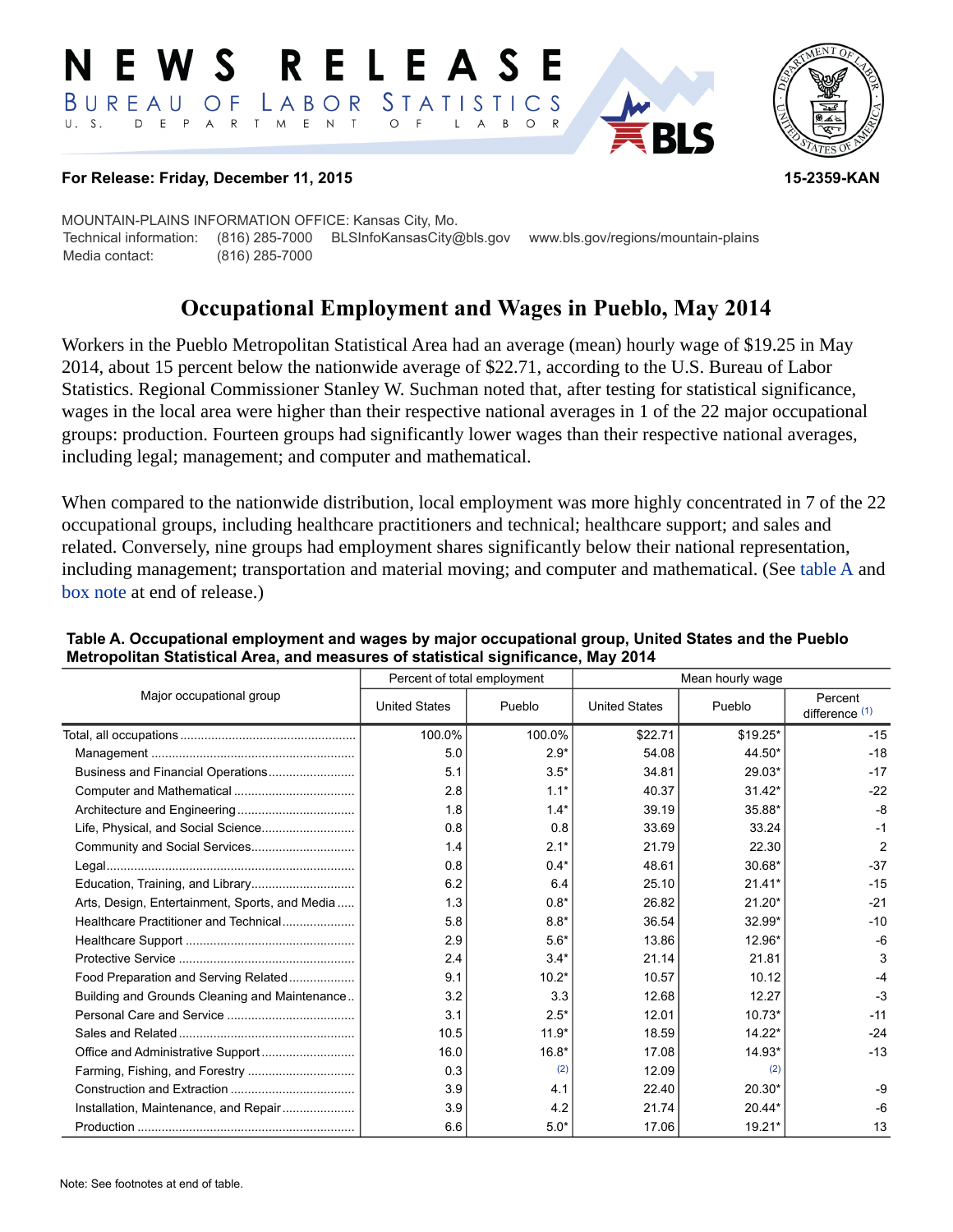#### **Table A. Occupational employment and wages by major occupational group, United States and the Pueblo Metropolitan Statistical Area, and measures of statistical significance, May 2014 - Continued**

| Major occupational group           | Percent of total employment |        | Mean hourly wage |        |                           |
|------------------------------------|-----------------------------|--------|------------------|--------|---------------------------|
|                                    | United States               | Pueblo | United States    | Pueblo | Percent<br>difference (1) |
| Transportation and Material Moving | 6.8                         | $4.9*$ | 16.57            | 16.10  | - 2                       |

Footnotes:

<span id="page-1-1"></span>(1) A positive percent difference measures how much the mean wage in Pueblo is above the national mean wage, while a negative difference reflects a lower wage.

<span id="page-1-2"></span>(2) Estimate not released

\* The percent share of employment or mean hourly wage for this area is significantly different from the national average of all areas at the 90-percent confidence level.

One occupational group—healthcare practitioners and technical—was chosen to illustrate the diversity of data available for any of the 22 major occupational categories. Pueblo had 4,950 jobs in healthcare practitioners and technical, accounting for 8.8 percent of local area employment, significantly higher than the 5.8-percent share nationally. The average hourly wage for this occupational group locally was \$32.99, significantly below the national wage of \$36.54.

Some of the largest detailed occupations within the healthcare practitioners and technical group included registered nurses (2,000), psychiatric technicians (290), and pharmacy technicians (230). Among the higher paying jobs were pharmacists with mean hourly wages of \$54.48. At the lower end of the wage scale were veterinary technologists and technicians (\$11.57) and dispensing opticians (\$12.23). (Detailed occupational data for healthcare practitioners and technical are presented in table 1; for a complete listing of detailed occupations available go to [www.bls.gov/oes/2014/may/oes\\_39380.htm](https://www.bls.gov/oes/2014/may/oes_39380.htm) .)

Location quotients allow us to explore the occupational make-up of a metropolitan area by comparing the composition of jobs in an area relative to the national average. (See table 1.) For example, a location quotient of 2.0 indicates that an occupation accounts for twice the share of employment in the area than it does nationally. In the Pueblo Metropolitan Statistical Area, above-average concentrations of employment were found in many of the occupations within the healthcare practitioners and technical group. For instance, psychiatric technicians were employed at 10.9 times the national rate in Pueblo, and speech-language pathologists, at 2.8 times the U.S. average. On the other hand, licensed practical and licensed vocational nurses had a location quotient of 0.8 in Pueblo, indicating that this particular occupation's local and national employment shares were similar.

These statistics are from the Occupational Employment Statistics (OES) survey, a federal-state cooperative program between BLS and State Workforce Agencies, in this case, the Colorado Department of Labor & Employment.

### **Note**

<span id="page-1-0"></span>A value that is statistically different from another does not necessarily mean that the difference has economic or practical significance. Statistical significance is concerned with the ability to make confident statements about a universe based on a sample. It is entirely possible that a large difference between two values is not significantly different statistically, while a small difference is, since both the size and heterogeneity of the sample affect the relative error of the data being tested.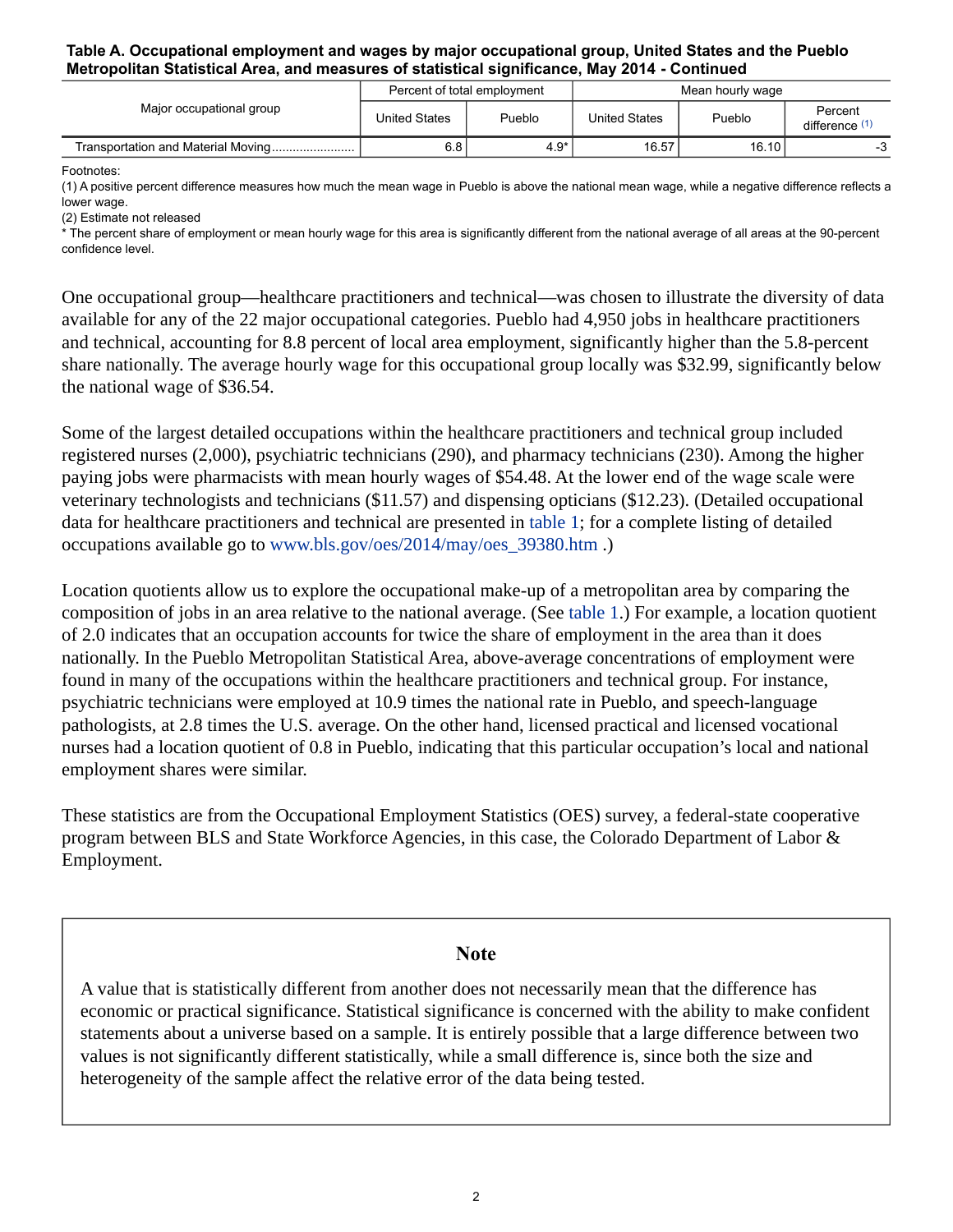# **Technical Note**

The Occupational Employment Statistics (OES) survey is a semiannual mail survey measuring occupational employment and wage rates for wage and salary workers in nonfarm establishments in the United States. Guam, Puerto Rico, and the Virgin Islands are also surveyed, but their data are not included in the national estimates. OES estimates are constructed from a sample of about 1.2 million establishments. Forms are mailed to approximately 200,000 sampled establishments in May and November each year. May 2014 estimates are based on responses from six semiannual panels collected over a 3-year period: May 2014, November 2013, May 2013, November 2012, May 2012, and November 2011. The overall national response rate for the six panels is 74.3 percent based on establishments and 70.5 percent based on weighted sampled employment. The unweighted employment of sampled establishments across all six semiannual panels represents approximately 57.1 percent of total national employment. (Response rates are slightly lower for these estimates due to the federal shutdown in October 2013.) The sample in the Pueblo Metropolitan Statistical Area included 911 establishments with a response rate of 78 percent. For more information about OES concepts and methodology, go to [www.bls.gov/news.release/ocwage.tn.htm.](https://www.bls.gov/news.release/ocwage.tn.htm)

The OES survey provides estimates of employment and hourly and annual wages for wage and salary workers in 22 major occupational groups and 821 detailed occupations for the nation, states, metropolitan statistical areas, metropolitan divisions, and nonmetropolitan areas. In addition, employment and wage estimates for 94 minor groups and 458 broad occupations are available in the national data. OES data by state and metropolitan/nonmetropolitan area are available from [www.bls.gov/oes/current/oessrcst.htm](https://www.bls.gov/oes/current/oessrcst.htm) and [www.bls.gov/](https://www.bls.gov/oes/current/oessrcma.htm) [oes/current/oessrcma.htm,](https://www.bls.gov/oes/current/oessrcma.htm) respectively.

The May 2014 OES estimates are based on the 2010 Standard Occupational Classification (SOC) system and the 2012 North American Industry Classification System (NAICS). Information about the 2010 SOC is available on the BLS website at [www.bls.gov/soc](https://www.bls.gov/soc) and information about the 2012 NAICS is available at [www.bls.gov/bls/naics.htm.](https://www.bls.gov/bls/naics.htm)

# **Area definitions**

The substate area data published in this release reflect the standards and definitions established by the U.S. Office of Management and Budget.

The **Pueblo, Colo. Metropolitan Statistical Area** includes Pueblo County.

# **Additional information**

OES data are available on our regional web page at [www.bls.gov/regions/mountain-plains.](https://www.bls.gov/regions/mountain-plains) Answers to frequently asked questions about the OES data are available at [www.bls.gov/oes/oes\\_ques.htm](https://www.bls.gov/oes/oes_ques.htm). Detailed technical information about the OES survey is available in our Survey Methods and Reliability Statement on the BLS website at [www.bls.gov/oes/2014/may/methods\\_statement.pdf](https://www.bls.gov/oes/2014/may/methods_statement.pdf).

Information in this release will be made available to sensory impaired individuals upon request . Voice phone: 202-691-5200; Federal Relay Service: 800-877-8339.